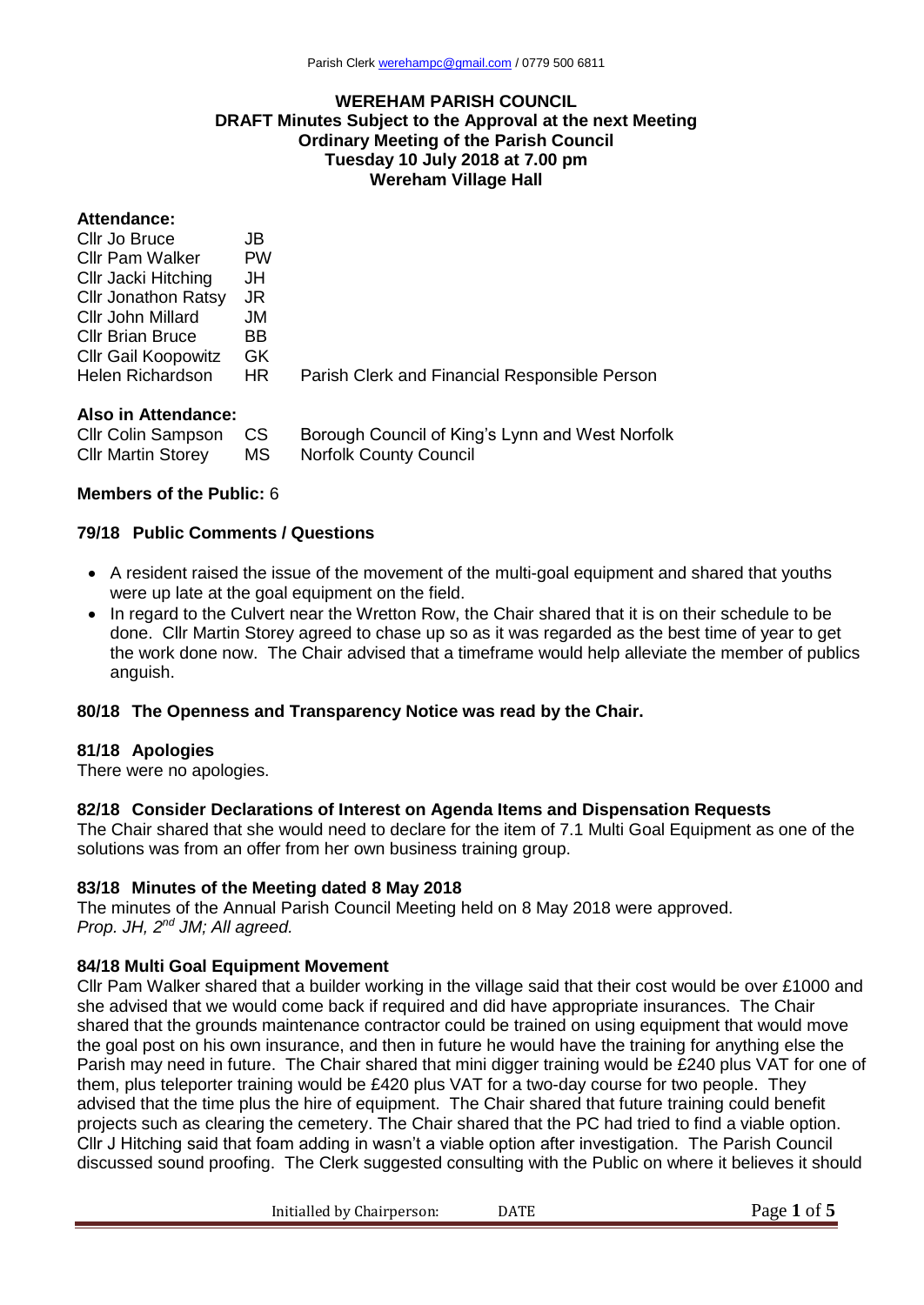be moved to. The Chair shared that it was being used and the Parish Council wouldn't wish to remove it completely. The Clerk agreed to get costs on two goals and painted out including a basketball net. The Clerk advised that youths had been discussing the ability to play 5-a-side game. The Clerk agreed to ask a neighbouring parish if they wished it have it. The Parish Council agreed that looking into two normal goals may be a positive way forward.

## **85/18 Wereham Village Hall**

JM gave an update lots of bookings coming in, the Committee were working on the sale of the old plot. The Committee was continuing to look into funding.

# **86/18 Clerks Report (Including Matters Arising from May meeting)**

The report was noted.

# **87/18 Review Planning Application Comments Procedure (2018-21)**

The Parish Council agreed there were no changed, GK proposed its adoption, seconded by JR, all agreed.

## **88/18 Wereham Fuel Allotment Charity – PC Nomination**

BB and JH advised that they were interested. The Clerk agreed to go back to the Charity and advised that two members were interested and if they could share the role. This was proposed by GK, seconded by JR, 2 abstained and five were in favour.

# **88/18 Shredding of Confidential Waste Cost**

GK agreed to arrange shredding.

# **89/18 Land Registration and Registered Common Land**

The Parish Council agreed for the Parish Clerk to enquire with land registry regarding pieces of Parish Council maintained land. They noted common land shared and now held on file.

## **90/18 Memorial Safety in Cemetery**

The Parish Council noted three families had come forward and were auctioning their own repairs. After review options to concrete the bases, lay down or put rope around the Parish Council agreed to lay them down, this was proposed by JH, seconded GK and all agreed. The Clerk agreed to review when the fees were last reviewed.

## **91/18 State of Cemetery Path**

The Clerk agreed to ask the Handyman for labour and material costs to place new gravel down for September meeting.

## **92/18 'Living Churchyards'**

Cllr Gail advised that a member of the public shared that there was a website shared, encouraging wildlife and keeping grass cutting costs down. Gail thought that the heritage group could get involved. The resident thought that the grass being cut down left it barren, and with flowers with a bee hive would be lovely. The Chair agreed that a local company may be able to help. PW agreed to share information regarding a living churchyard at Foulton. The Clerk agreed to check with the Diocese and let the PCC know. The Chair shared that the common land off the A134 would be a good area once ownership was known. The Chair agreed to share contact details for sythers to the Clerk. It was agreed for the Clerk to seek advice on seeding and rotivation.

## **93/18 Public Right of Ways**

The Clerk shared information public footbaths and this was noted as correct.

## **94/18 Licence**

JM advised that the licence for consultation with the Parish Council from the Borough Council was so that the hall can serve alcohol at their own events, or hire that license from the hall. The Parish Council had no objections.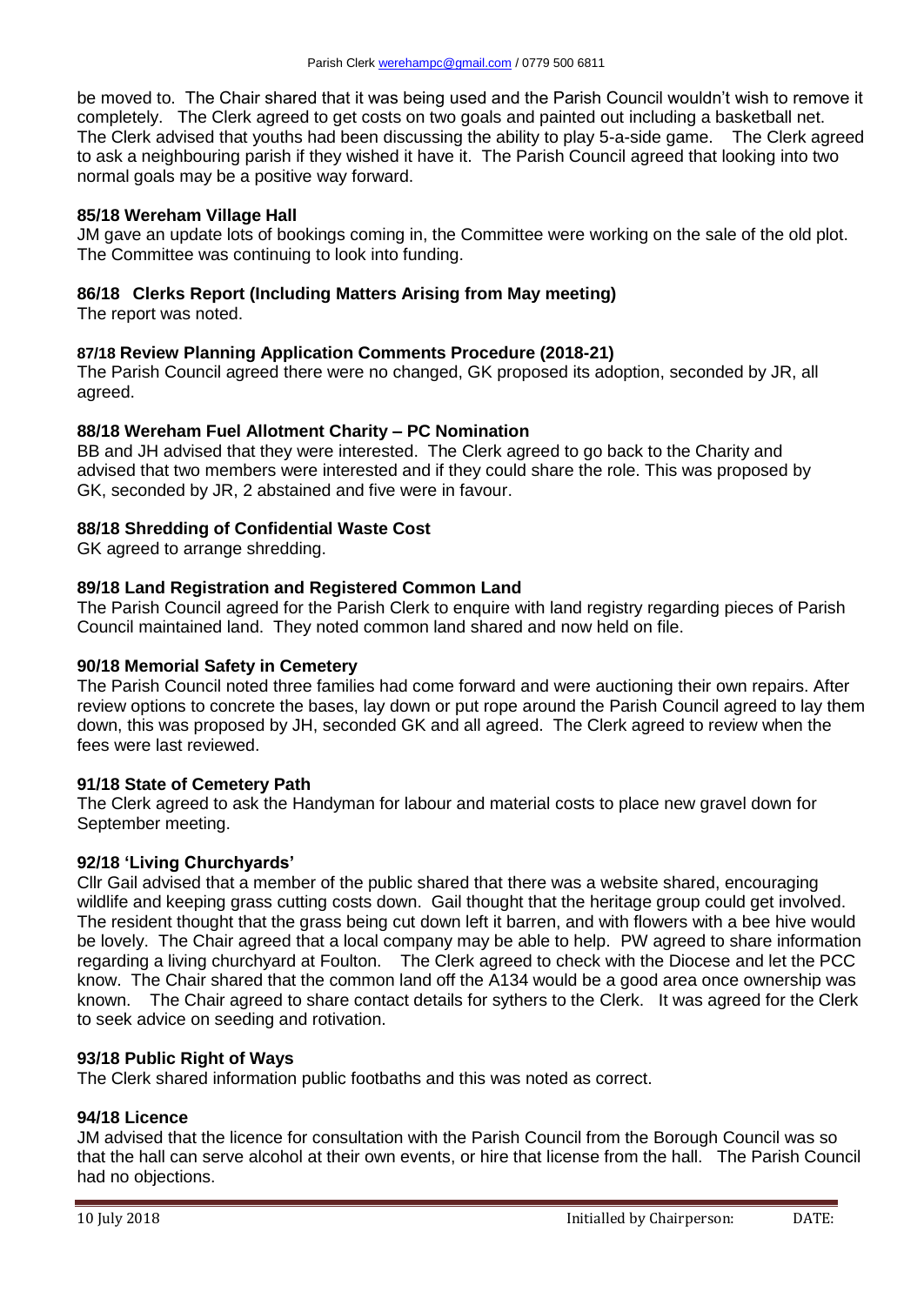## **95/18 Daffodil Planting in Village**

The Clerk agreed to build into the living churchyards project.

## **96/18 Bi-Monthly Risk Assessment Inspection**

BB carried out the inspection and fed back the following items to be actioned by the Clerk: Playing Area

- Joints need filing on play area Clerk to ask Handyman.
- Wooden slats are loose, perhaps after rain may tighten Clerk to ask Handyman.
- Flat seats need cleaning Clerk to ask Handyman.
- Multi-sports bolt loose and a bracket at the back, it pushes it back. Clerk to ask Handyman.
- No dog mess or moles on the field which was good.

Hedge needs trimming at the back of the field, this was noted.

Pond

- Grass and weeds need trimming down on hall side Clerk to ask Handyman.
- Matts floating and need pegging down The Clerk agreed to report to Highways and a health and safety issue with summer holidays coming up with a date to do it urgently in the next week.

#### **Churchyard**

- PW agreed to arrange removal of the branch.
- Wall was being repaired.
- Gate doesn't shut properly.

# **Cemetery**

- Elder bushes need taking out Clerk to ask Handyman.
- Elder bush on grave needs taken out Clerk to ask Handyman..
- All side on cemetery need council houses bushes need trimming back Clerk to ask Handyman..
- Fir tree near the hedge is covering the 30mph Clerk to ask Handyman.

It was agreed that the Clerk could action the above items with the Handyman if no more than £200, The JB proposed, seconded by GK, all agreed.

The Chair shared that a large dead fish had been reported from the pond at the weekend. The Chair proposed that the stock be thinned out to help the water quality and fish, it would not be proposed to stop fishing. The Clerk agreed to ask the proposer who had contacted her with what their thoughts were on costs and also approach Anglian Water to discuss further at the following meeting.

The Chair shared that there as a result of an incident on the playing field the Parish Council needed to discuss as part of its duties in leasing the field, dogs being allowed on the playing field. After discussion the Clerk agreed to look into a Public Space Protection Order and ask the Village Hall to discuss at the September meeting.

The Clerk agreed to confirm the hire of the field from an enquiry on the current agreements that the Parish Council had in place, and agreed to check that they will find suitable amenities as part of the Parish Council licence agreement that it would issue.

## **97/18 Highways Rangers and Handyman Jobs**

The Clerk agreed to report to Highways that there was a 'slow down' sticker on The Springs sign.

## **98/18 Finance**

The Accounts to month ending May 2018 and June 2018 had been provided to the Parish Council including the cheques to be signed and payments approved in accordance with what is shown below:

| l CGM               | 644.38 |
|---------------------|--------|
| Hodson Office - Ink | 10.31  |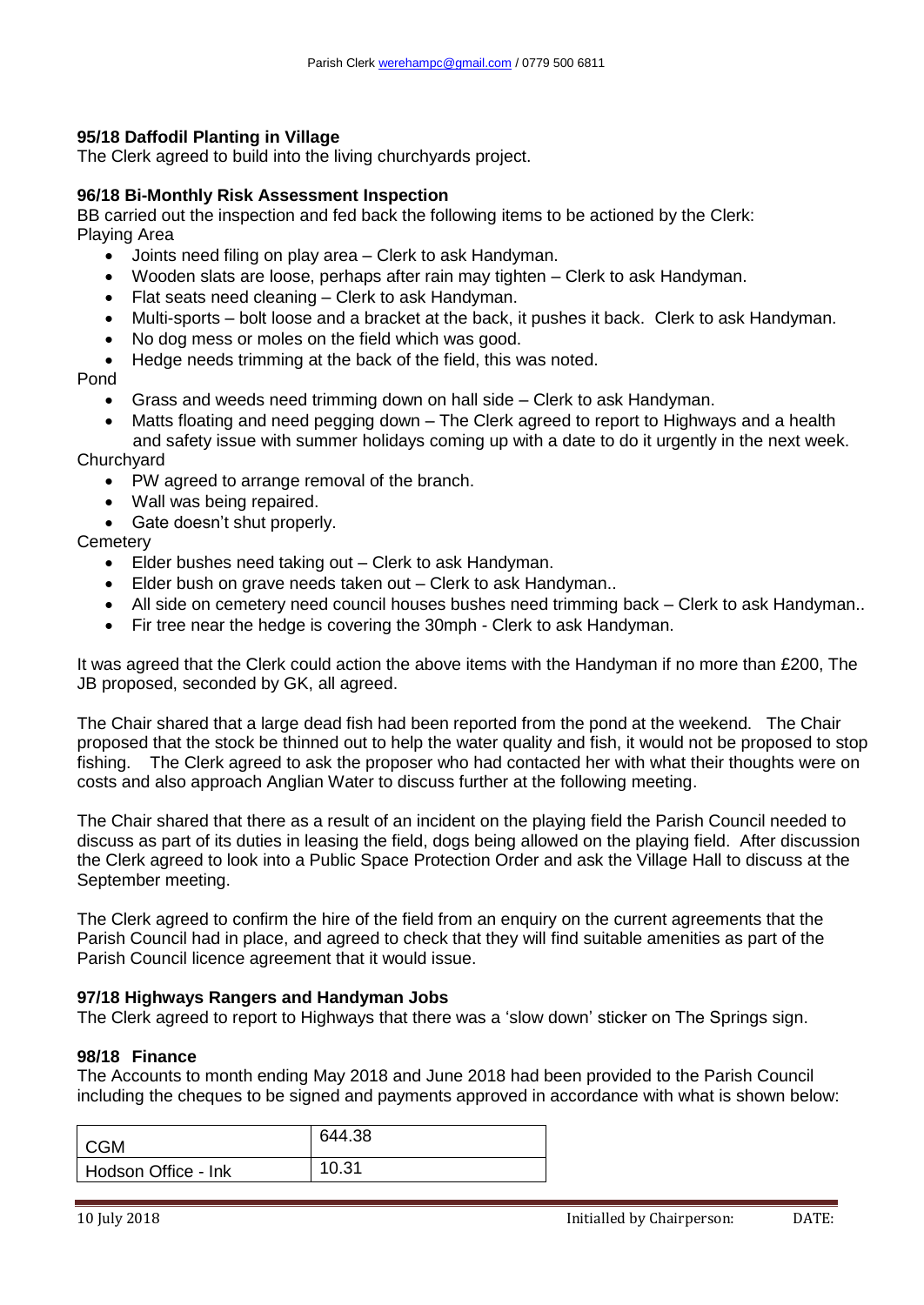| <b>Barley Bales - Pond</b>        | 16.00   |
|-----------------------------------|---------|
| <b>HM - Bales and Plants Pond</b> | 27.00   |
| Clerk Wages - May                 | 204.68  |
| Clerk Wages - June                | 204.68  |
| Clerk Wages - Adj                 | 4.04    |
| Clerk PAYE May and June           | 96.80   |
| Thomas B Bonnett Postmix          | 13.39   |
| <b>EON</b> - Streetlights         | 62.62   |
| Handyman Dog Bin Move             | 18.00   |
| <b>SJA Pest Control - Moles</b>   | 37.50   |
| May                               |         |
| <b>EON</b> - Streetlights         | 60.60   |
| Glasdon - Dog Bins x2             | 304.05  |
| <b>SJA Pest Control - Moles</b>   | 37.50   |
| June                              |         |
| TOTAL                             | 1741.55 |

*Proposed JB, seconded GK, All Agreed.*

**RESOLVED:** That the Accounts for month ending May 2018 and June 2018 were accepted and cheques signed and payments approved in accordance with the above.

## **99/18 Councillors concerns and agenda items for next meeting**

- The Clerk agreed to add the Church Clock to the September agenda.
- Cllr Colin Sampson advised that the survey on dog fouling would be reviewed to understand how big the problem was to consider if anything needed to be in place.
- Cllr Colin Sampson advised that grass cutting was under review again at the Borough Council to ensure that there is no demarcation with a view to then just divide costs.
- Cllr Martin Storey shared that he was very impressed with the finished article of the Wereham Village Hall and advised that it set a marker for many parishes in the area.
- Cllr Martin Storey shared that the funeral of Cliff Jordon had been laid to rest the previous Friday, and it was a sad loss for the county of Norfolk. The new Leader of the Council Andrew Proctor would be starting the role soon.
- Cllr Martin Storey shared that NCC were keen to encourage joined up thinking amongst agencies to work together to ensure things were done as efficiently as possible to save tax payers money, such as Anglian water, electric companies, borough council and NCC etc.
- Cllr Martin Storey had been contacted about residents regarding the pipe at the Wretton Row and advised that he would chase the work up to ensure that it gets resolved.
- Following an email regarding the new development off Flegg Green, it was agreed that The Hollies would be a good suggestion of name as that was what it had been known by. The Parish Clerk agreed to return the suggestion.

*Cllr Martin Storey left the meeting at this point.*

# **100/18Forward Work Programme**

There were no queries and the forward programme was noted.

## **101/18 Tree Planting Around the Pond**

It was agreed to visit the pond at this point during the meeting. The Parish Council visited the pond and agreed three points for the Clerk to get more advice for planting three trees with what would be suitable from the contractor who was a tree expert and then send that advice from the tree expert to the Borough Council's tree conservation officer for their approval. The Parish Council agreed that they wished to preserve the heritage of the village and where trees in the future may have to be felled, planting new